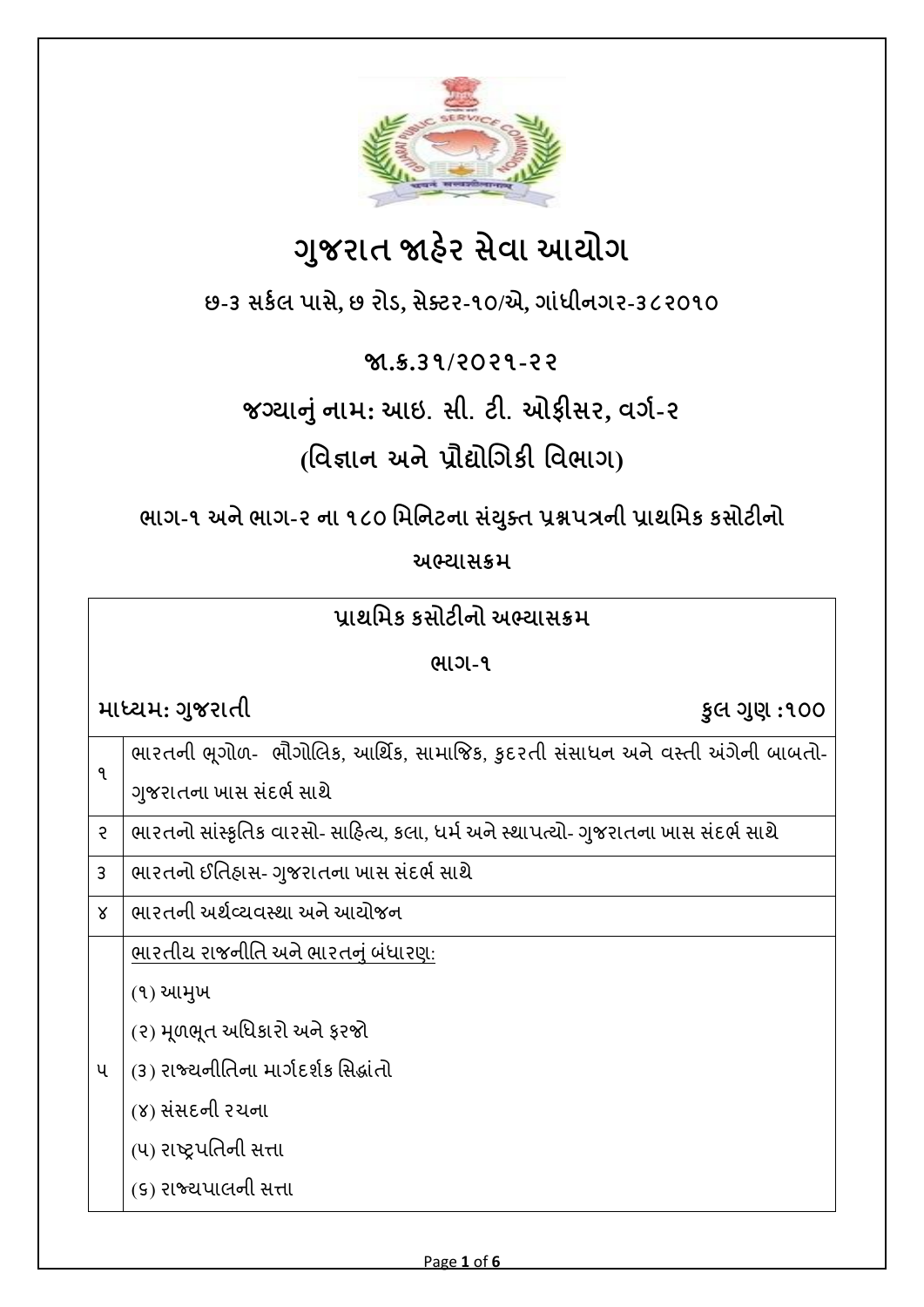|                             | (૭) ન્યાયતંત્ર                                                                 |
|-----------------------------|--------------------------------------------------------------------------------|
|                             | (૮) અનુસૂચિત જાતિ, અનુસૂચિત જનજાતિ અને સમાજના પછાત વર્ગો માટેની જોગવાઈઓ        |
|                             | (૯) એટર્ની જનરલ                                                                |
|                             | (૧૦) નીતિ આચોગ                                                                 |
|                             | (૧૧) પંચાયતી રાજ                                                               |
|                             | (૧૨) નાણા પંચ                                                                  |
|                             | (૧૩) બંધારણીય તથા વૈધનિક સંસ્થાઓ- ભારતનું ચૂંટણી પંચ, સંઘ લોક સેવા આયોગ, રાજ્ય |
|                             | લોક સેવા આચોગ, કોમ્પ્ટ્રોલર એન્ડ ઓડિટર જનરલ; કેન્દ્રીયસતર્કતા આચોગ, લોકપાલ તથા |
|                             | લોકાયુક્ત અને કેન્દ્રીય માહિતી આયોગ                                            |
| $\mathsf{S}$                | સામાન્ચ બૌદ્ધિક ક્ષમતા કસોટી                                                   |
| ٯ                           | સામાન્ય વિજ્ઞાન, પર્યાવરણ અને ઈન્ફર્મેશન એન્ડ કોમ્યુનિકેશન ટેકનોલોજી           |
| $\mathcal{L}_{\mathcal{L}}$ | ખેલ જગત સહિત રોજબરોજના પ્રાદેશિક, રાષ્ટ્રીય અને આંતરરાષ્ટ્રીય મહ્ત્વના બનાવો   |

| <b>Syllabus of Preliminary Test</b> |                                                                             |  |  |  |
|-------------------------------------|-----------------------------------------------------------------------------|--|--|--|
| Part-1                              |                                                                             |  |  |  |
|                                     | <b>Total Marks-100</b><br>Medium: Gujarati                                  |  |  |  |
| $\mathbf{1}$                        | Geography of India-Physical, Economic, Social, Natural Resources and        |  |  |  |
|                                     | population related topics- with special reference to Gujarat                |  |  |  |
| $\overline{2}$                      | Cultural heritage of India-Literature, Art, Religion and Architecture- with |  |  |  |
|                                     | special reference to Gujarat                                                |  |  |  |
| 3                                   | History of India with special reference to Gujarat                          |  |  |  |
| $\overline{4}$                      | Indian Economy and Planning                                                 |  |  |  |
|                                     | Indian Polity and the Constitution of India:                                |  |  |  |
|                                     | 1. Preamble                                                                 |  |  |  |
|                                     | 2. Fundamental Rights and Fundamental Duties                                |  |  |  |
|                                     | 3. Directive Principles of State Policy                                     |  |  |  |
|                                     | 4. Composition of Parliament                                                |  |  |  |
|                                     | 5. Powers of the President of India                                         |  |  |  |
|                                     | 6. Powers of Governor                                                       |  |  |  |
| 5                                   | 7. Judiciary                                                                |  |  |  |
|                                     | 8. Provisions for Scheduled Castes, Scheduled Tribes and backward           |  |  |  |
|                                     | classes of the society                                                      |  |  |  |
|                                     | 9. Attorney General                                                         |  |  |  |
|                                     | 10. NITIAayog                                                               |  |  |  |
|                                     | 11. Panchayati Raj Institutions                                             |  |  |  |
|                                     | 12. Finance Commission                                                      |  |  |  |
|                                     | 13. Constitutional and Statutory Bodies: Election Commission of India,      |  |  |  |
|                                     | Union Public Service Commission, State Public Service Commission,           |  |  |  |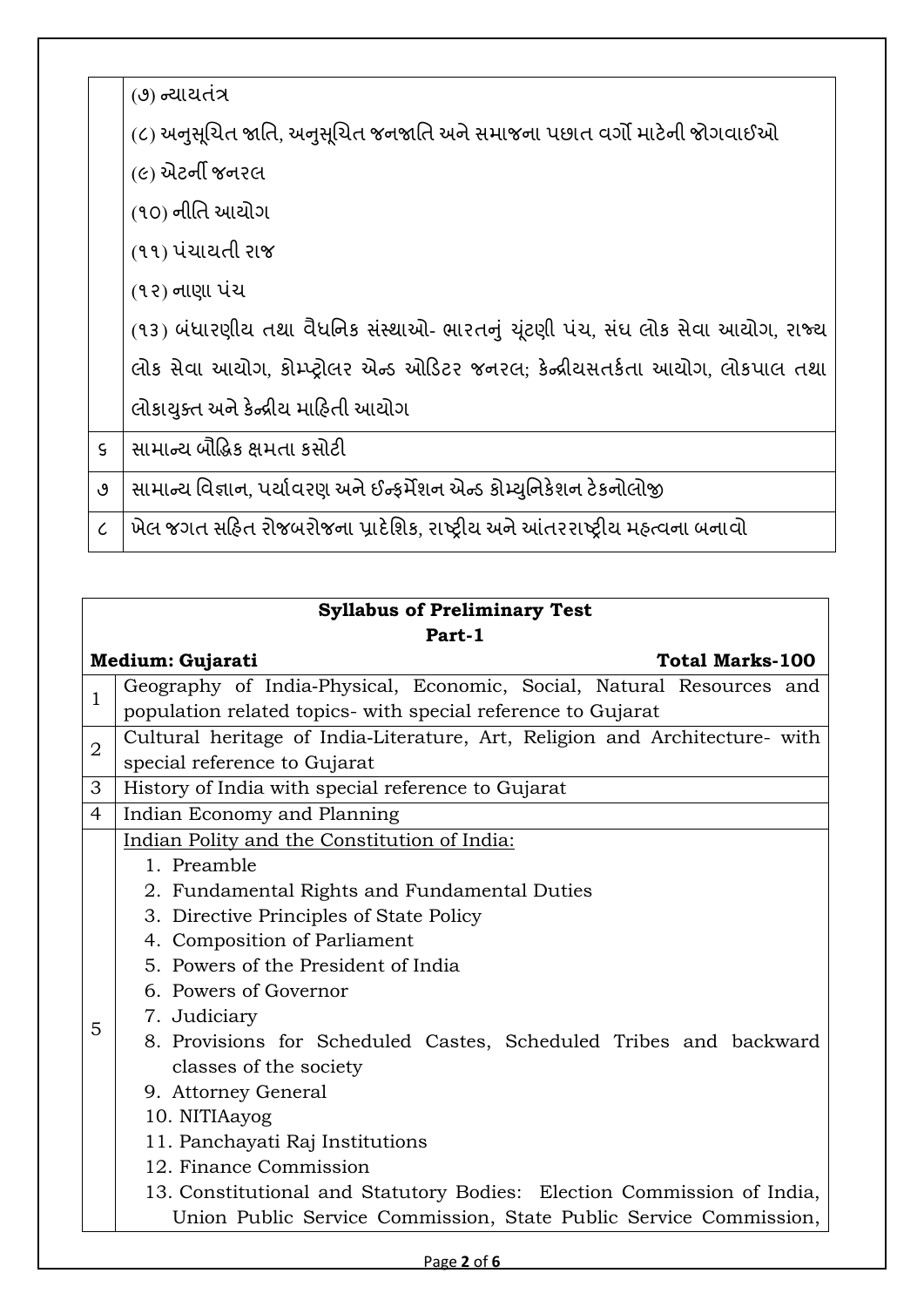|   | Comptroller and Auditor General; Central Vigilance Commission,            |
|---|---------------------------------------------------------------------------|
|   | Lokpal and Lokayukta, Central Information Commission                      |
| 6 | General Mental Ability                                                    |
|   | General Science, Environment and Information & Communication              |
|   | Technology                                                                |
|   | Daily events of Regional, National and International Importance including |
|   | <b>Sports</b>                                                             |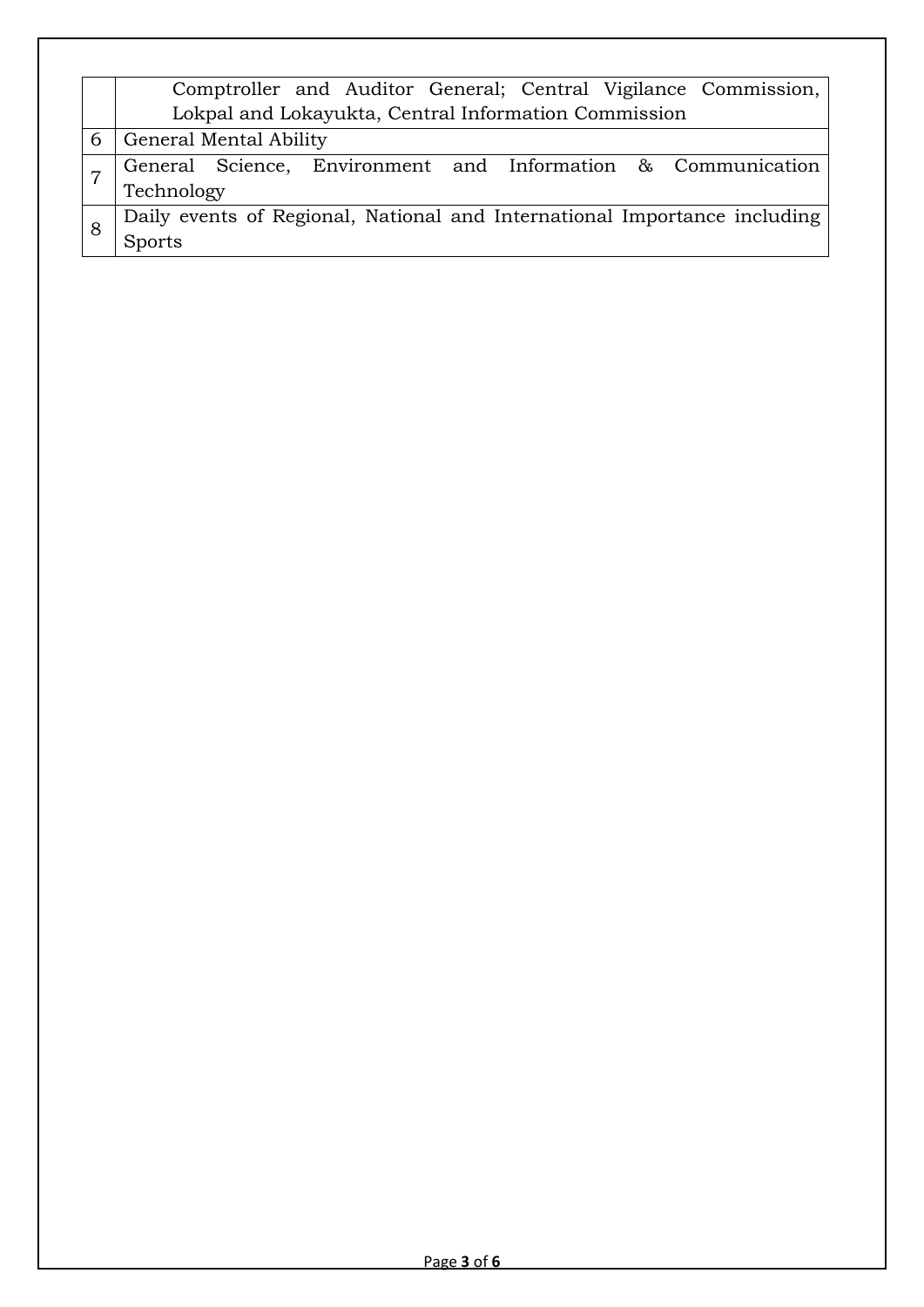#### **Part-2**

### **Advt. No. 31/2021-22 Syllabus for the preliminary test for the recruitment on the post of ICT Officer, Class-II under Science and Technology Department Marks – 200 Questions – 200 Medium-English**

#### **1. Programming and Data Structures:**

Programming and Data Structures Programming in C. Recursion. Arrays, stacks, queues, linked lists, trees, binary search trees, binary heaps, graphs.

#### **2. Discrete Mathematics:**

Propositional and first order logic. Sets, relations, functions, partial orders and lattices. Groups. Graphs: connectivity, matching, coloring. Combinatorics: counting, recurrence relations, generating functions.

#### **3. Algorithms:**

Analysis, Asymptotic notation, Space and Time Complexity, Worst case and average analysis, Divide and conquer, tree and graph traversals, Searching, sorting & hashing Algorithms, Algorithm design techniques: greedy, dynamic programming and divide‐and‐ conquer. Graph search, minimum spanning trees,and shortest paths.

#### **4. Databases**:

Integrity constraints, Normal forms, File organization, Indexes, B and B+ trees, Transaction processing, various types of schedules, concurrency control.

#### **5. Operating Systems:**

Operating System Processes, threads, inter‐process communication, concurrency and synchronization. Deadlock. CPU scheduling. Memory management and virtual memory. File systems.

#### **6. Computer Networks:**

Computer Networks Concept of layering. LAN technologies (Ethernet). Flow and error control techniques, switching. IPv4/IPv6, routers and routing algorithms (distance vector, link state).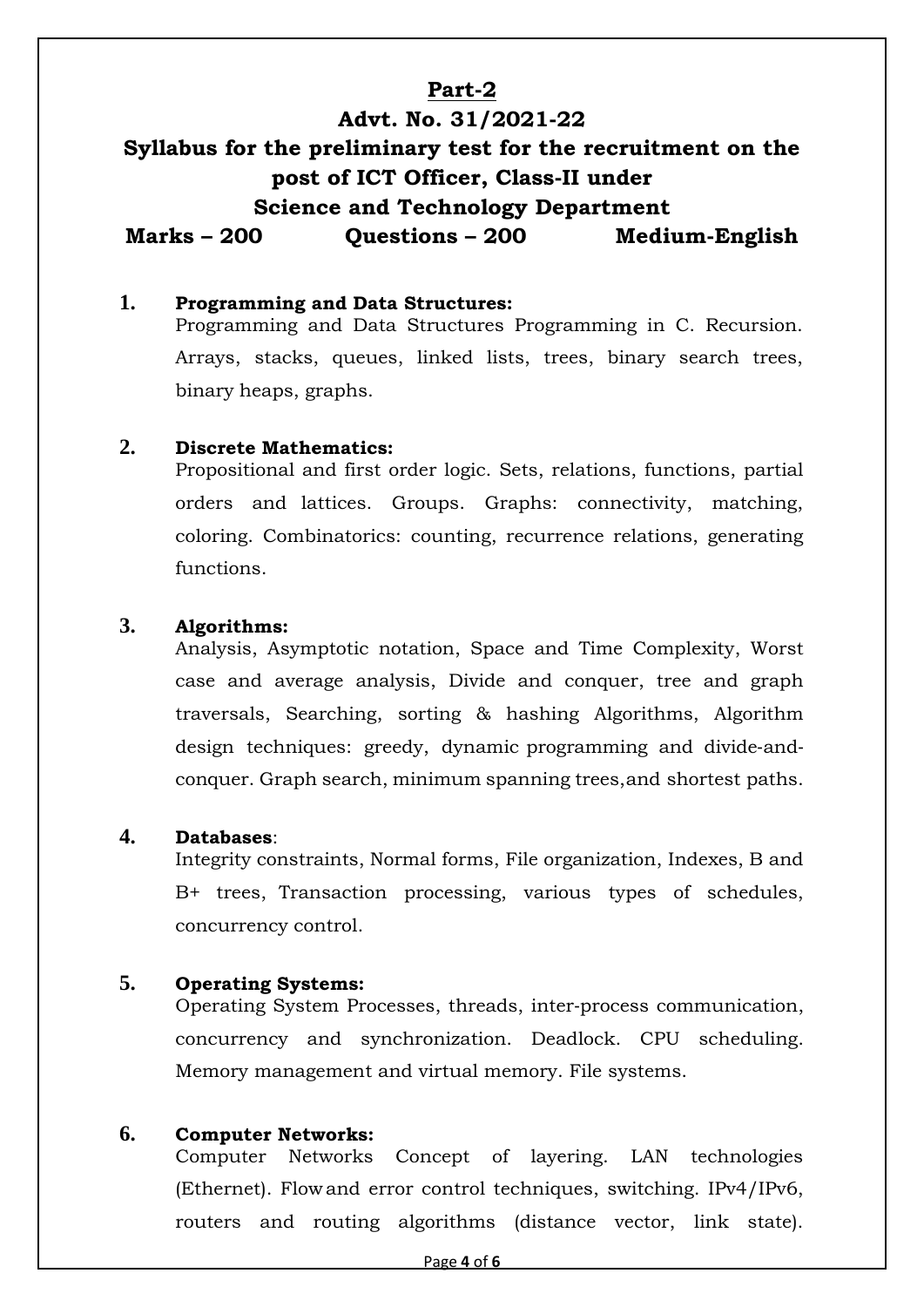TCP/UDP and sockets, congestion control. Application layer protocols (DNS, SMTP, POP, FTP, HTTP). Basics of Wi-Fi. Network security: authentication, basics of public key and private key cryptography, digital signatures and certificates, firewalls.

#### **7. Analytics:**

Descriptive and predictive analytics, OLAP, differences between OLTP and OLAP systems, Data Cubes, Data Warehousing, star, snowflake and fact constellation schema models, overview data mining techniques, in-database Analytics, Advanced SQL.

#### **8. NoSQL Databases:**

Differences between SQL and NoSQL, Different representation of NoSQL data types, CAP theorem, properties of NOSQL Databases.

#### **9. Data Centre:**

Data storage, Data availability, Data management; Cloud Infrastructure, Virtualization, Pipelining; Public cloud, private cloud, hybrid cloud; Businessdata/ service scalability, reliability.

#### **10. Mobile Application:**

Mobile platforms, Phones, PDAs, Cellular Technologies- @G, 3G, 4G, GSM,CDMA networks, App Development, UI design.

#### **11. Software Engineering:**

Software engineering principles, Agile Programming, Software Testing and project management, SLA, SCADA, Software quality.

#### **12. Cyber Security:**

Threats, Vulnerabilities and attacks, data security, data privacy, data protection, Ethical hacking, DoS attacks, WiFI hotspot, Botnet, IT security and risk management, CERT-In roles and functions, National Cyber Security Policy-2013, Cyber Laws, Roles and Responsibilities of CISO(Chief Information Security Officer), IT Act 2000.

#### **13. E-Governance:**

Roles of Electronic Commerce ©, Business (B), Governance (G) in Digital India; G2G, C2C, C2B, C2G, B2C; Collaborative APIs; Collaborative application development; Collaborative digital